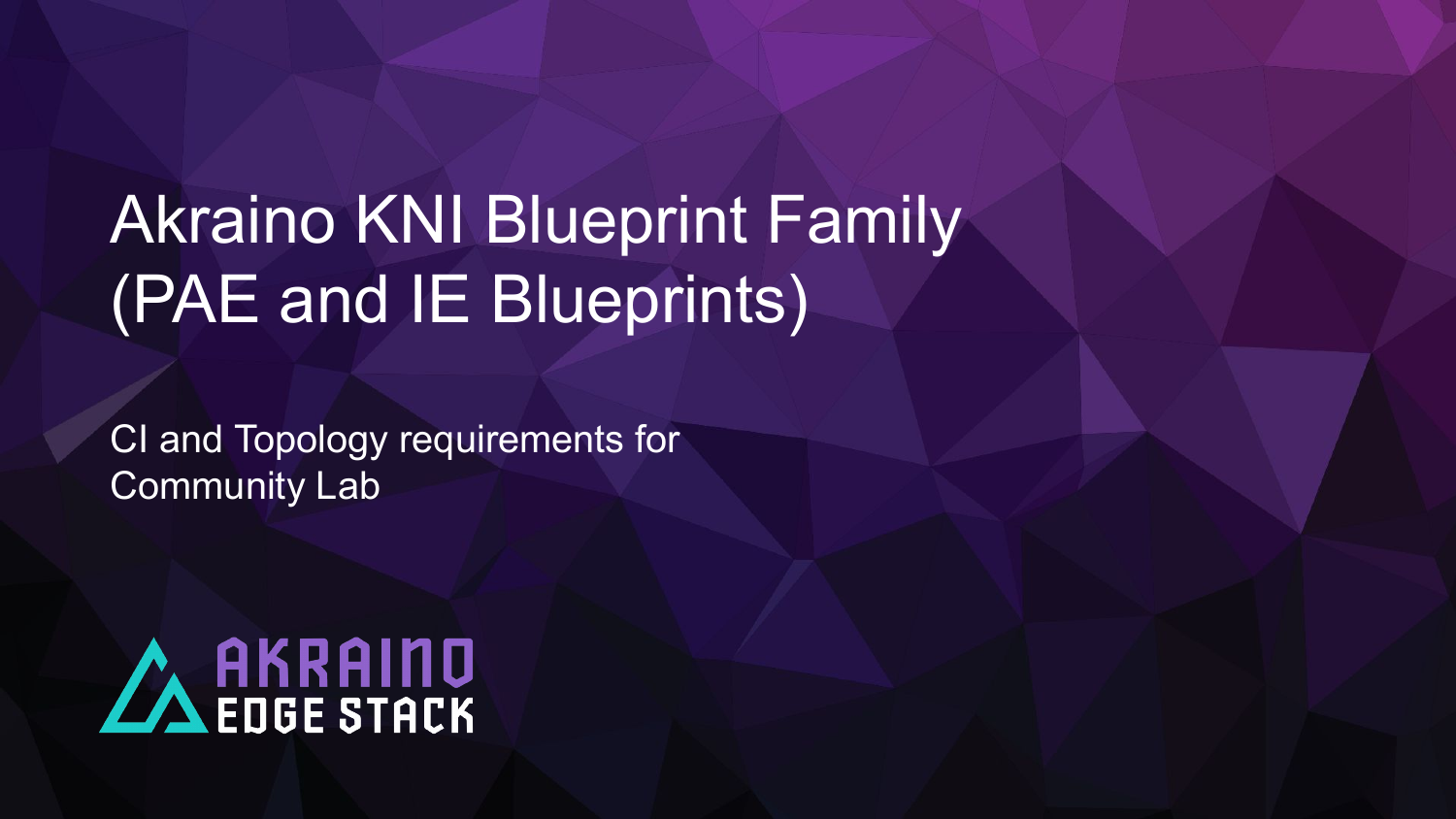### Deployment Overview

| Site: Regional Controller        |                                                                                              |  |  |
|----------------------------------|----------------------------------------------------------------------------------------------|--|--|
| <b>BM: VirtHost</b>              |                                                                                              |  |  |
| Cluster: KNI Regional Controller |                                                                                              |  |  |
|                                  | Blueprint: KNI Regional Controller                                                           |  |  |
|                                  |                                                                                              |  |  |
|                                  |                                                                                              |  |  |
| VM: bootstrap                    | VM: master-0<br>VM: worker-0                                                                 |  |  |
| Cluster: Staging                 |                                                                                              |  |  |
|                                  | Blueprint: KNI Provider Access Edge                                                          |  |  |
|                                  |                                                                                              |  |  |
| VM: bootstrap                    | VM: master-0<br>VM: master-1<br>VM: worker-0<br>VM: master-1<br>VM: worker-2<br>VM: master-2 |  |  |

#### Regional Controller / Dev&Staging POD: KNI Blueprint Validation POD (both PAE and IE BPs):

| Site: Edge                          |                                                       |              |
|-------------------------------------|-------------------------------------------------------|--------------|
|                                     | BM: JumpHost + VirtHost<br>VM: bootstrap<br>--------- |              |
| Cluster: Production / Validation    |                                                       |              |
| Blueprint: KNI Provider Access Edge |                                                       |              |
|                                     |                                                       |              |
| BM: master-0                        | BM: master-1                                          | BM: master-2 |
|                                     |                                                       |              |
| BM: worker-0                        | BM: worker-1                                          | BM: worker-2 |

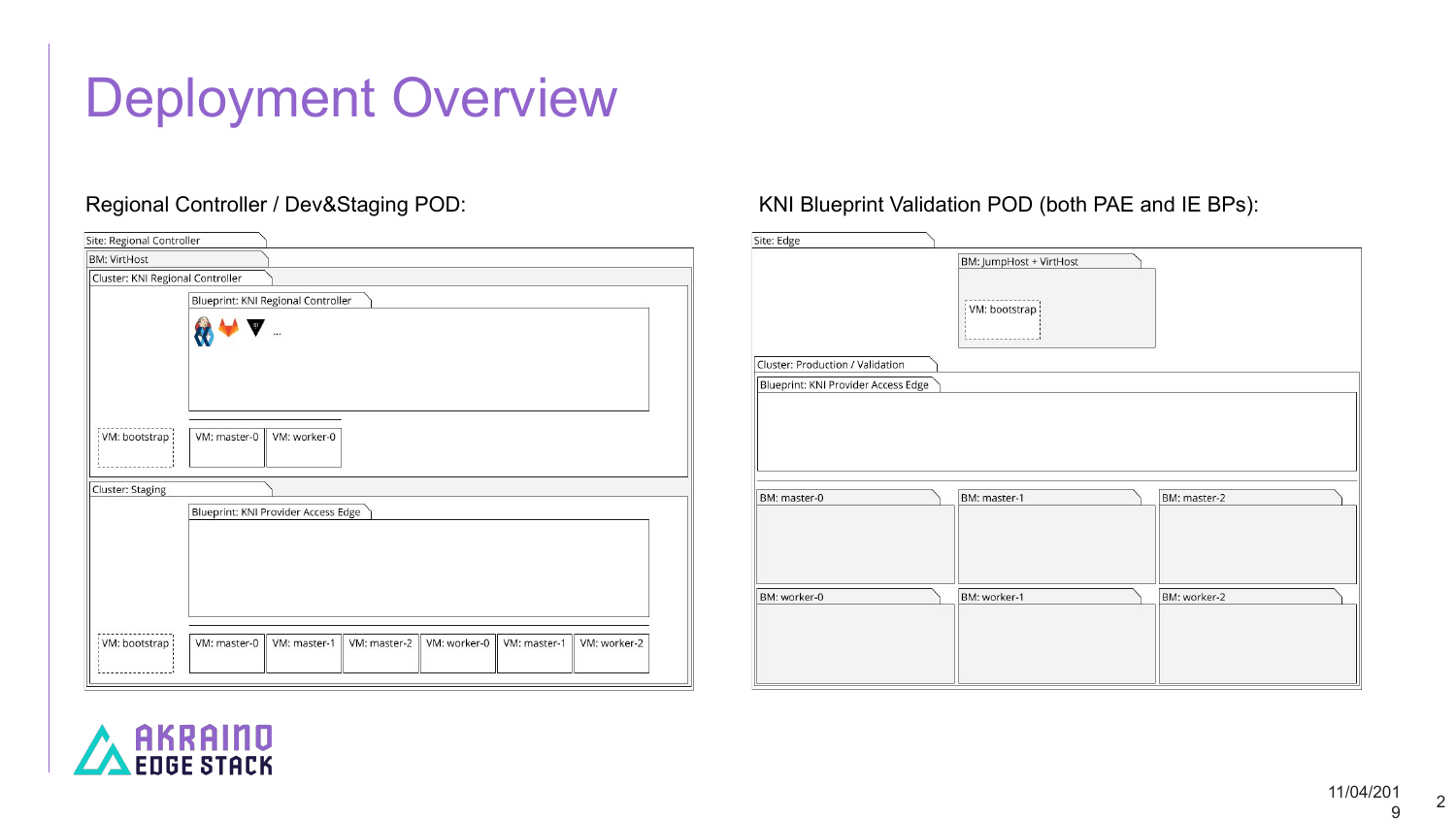#### POD overview

Regional Controller / Dev&Staging POD:  $\circ$  1 bare metal host with CentOS7 + libvirt

KNI Blueprint Validation POD:

- $\circ$  1 bare metal host with CentOS7 + libvirt
	- $\blacksquare$  as jumphost + virthost (for running bootstrap VM)
- 3 bare metal hosts for masters
- 3 bare metal hosts for workers

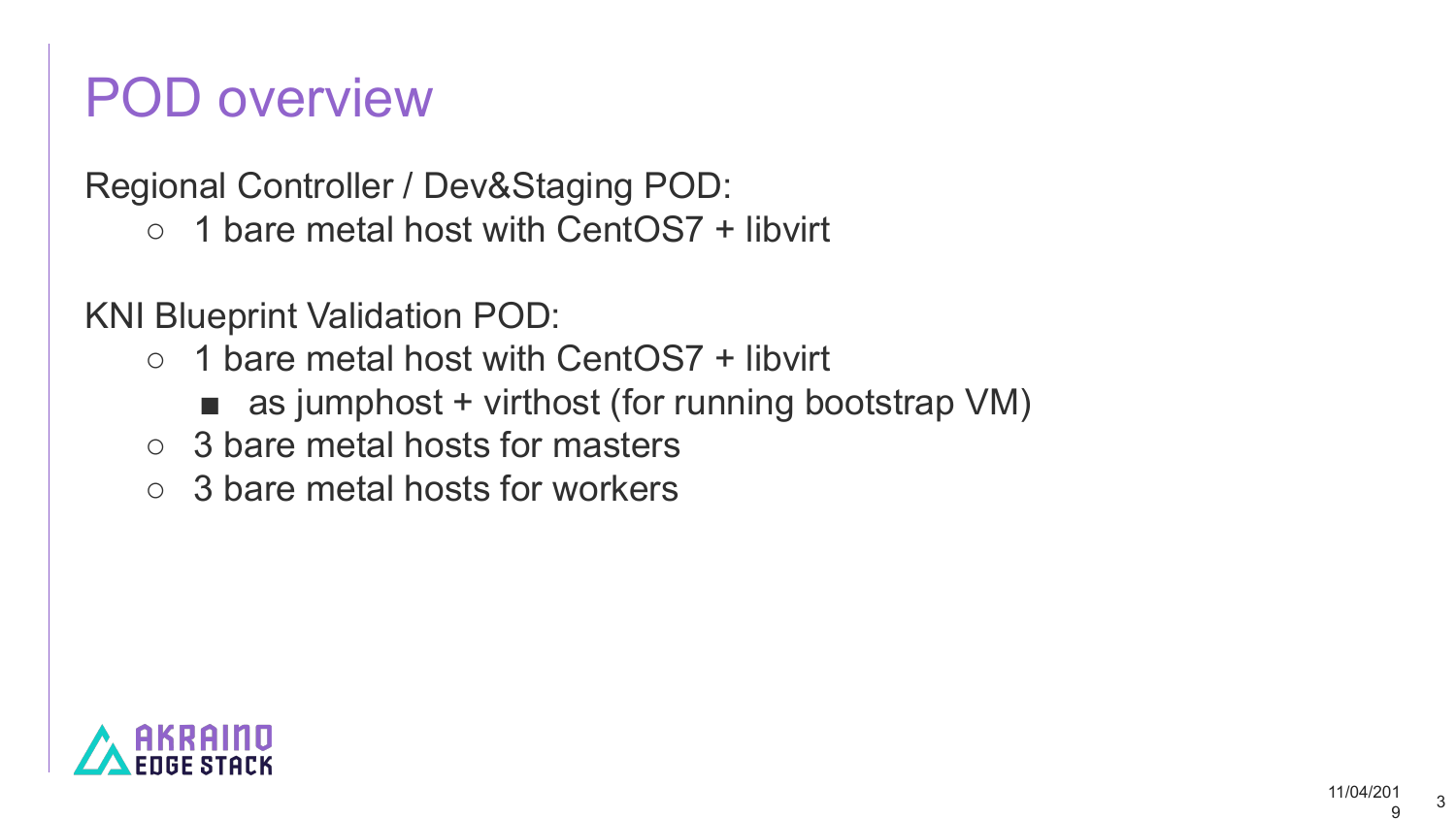#### **Questions**

● Will we have access to the POD network switch and be able to change configuration?

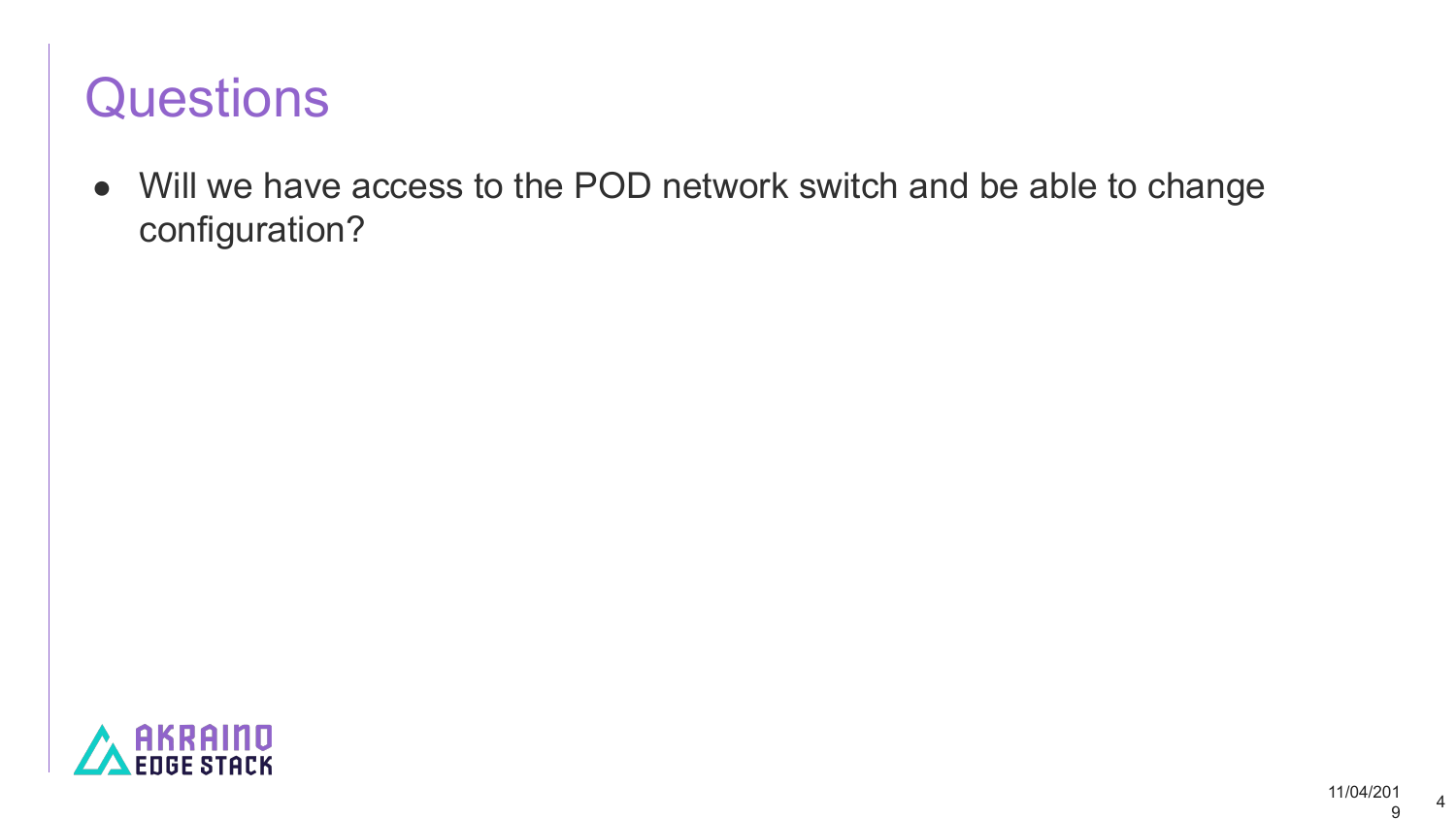# BoM (physical and virtual)

Regional Controller / Dev&Staging POD:

○ 1 bare metal machine, min 64GB RAM and min 250GB disk

KNI Blueprint Validation POD:

- $\circ$  1 bare metal machine as provisioning host + virthost for bootstrap
	- min 32GB RAM, min 250GB disk
- 6 bare metal machines for masters and workers
	- min 128GB RAM, min 500GB disk + second disk (for Ceph)
	- two 25GB/s NICs (provisioning+storage and cluster, respectively)
		- PXE boot enabled on first NIC for masters
		- at least second NIC SR/IOV-capable
		- ideally with NW acceleration (e.g. Intel QAT)

■ one 1GB/s NIC for BMC/IPMI network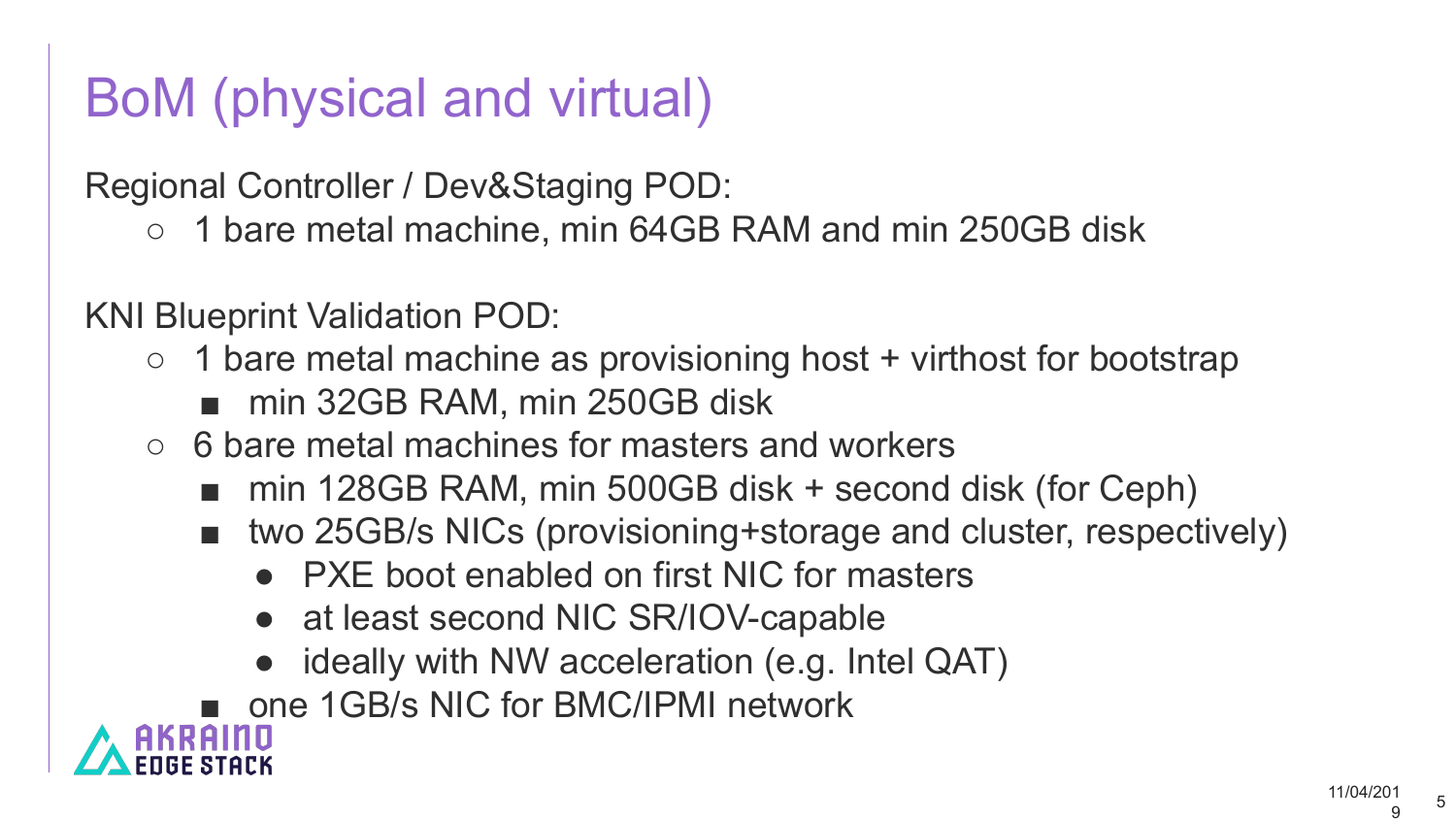#### Physical and logical connectivity



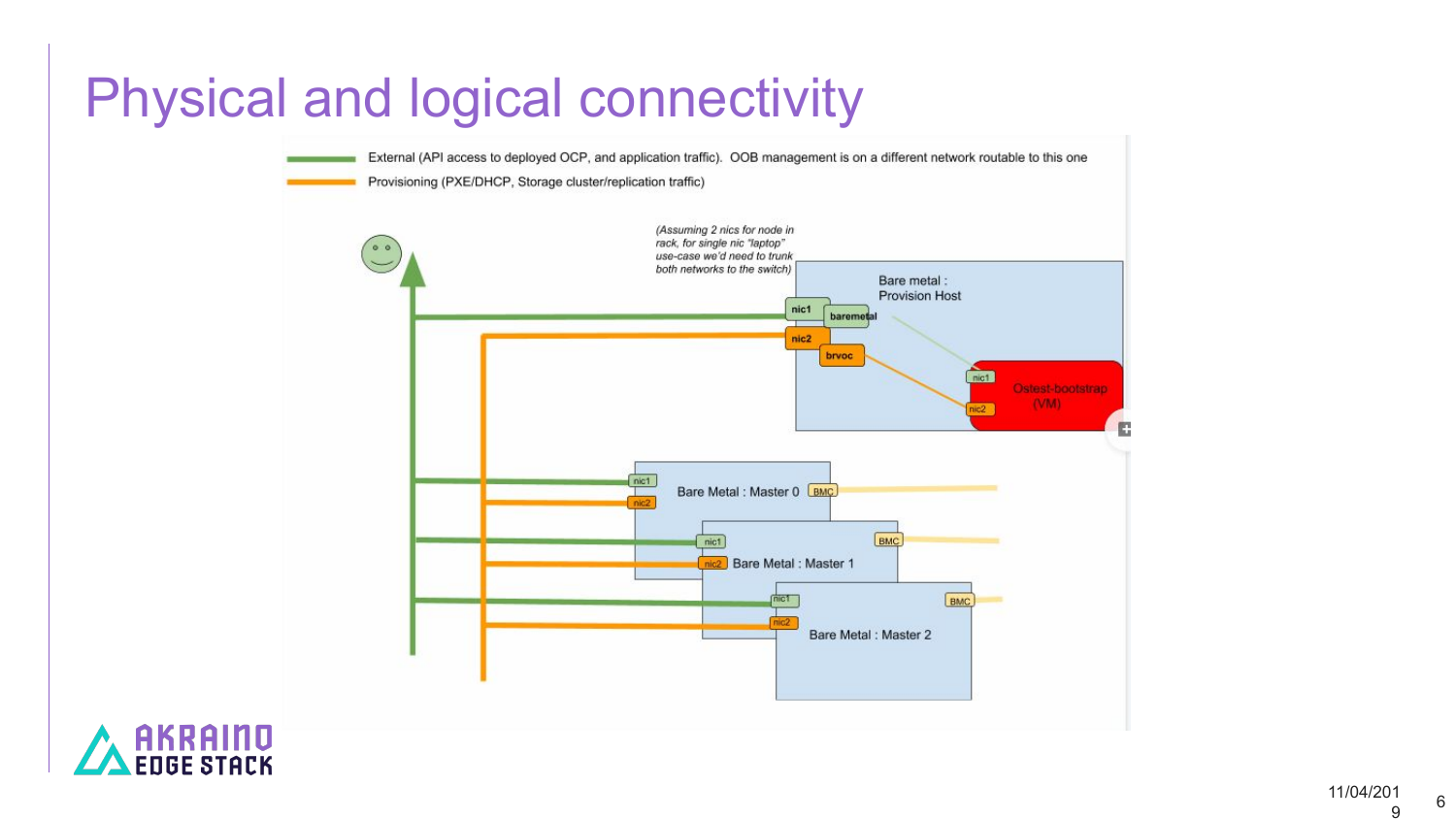### CI or CD business logic

- Common kni/installer for Industrial Edge and Provider Access Edge blueprints
- Individual templates per blueprints, for different use cases
- Multi-stage testing:
	- check: every time a change arrives for kni/installer or for kni/blueprint-ie and kni/blueprint-pae
		- go-lint, go build tests for sanity in kni/installer
		- yaml syntax check for kni/blueprint-ie and kni/blueprint-pae
		- deployment with libvirt for the modified code and templates
	- gate: when a change is going to be merged
		- same tests as check
		- + baremetal deploy for the affected use cases
	- stable: when some version wants to be cut for a blueprint
		- functional testing (baremetal deploy + functest)
		- stress test
		- any other?

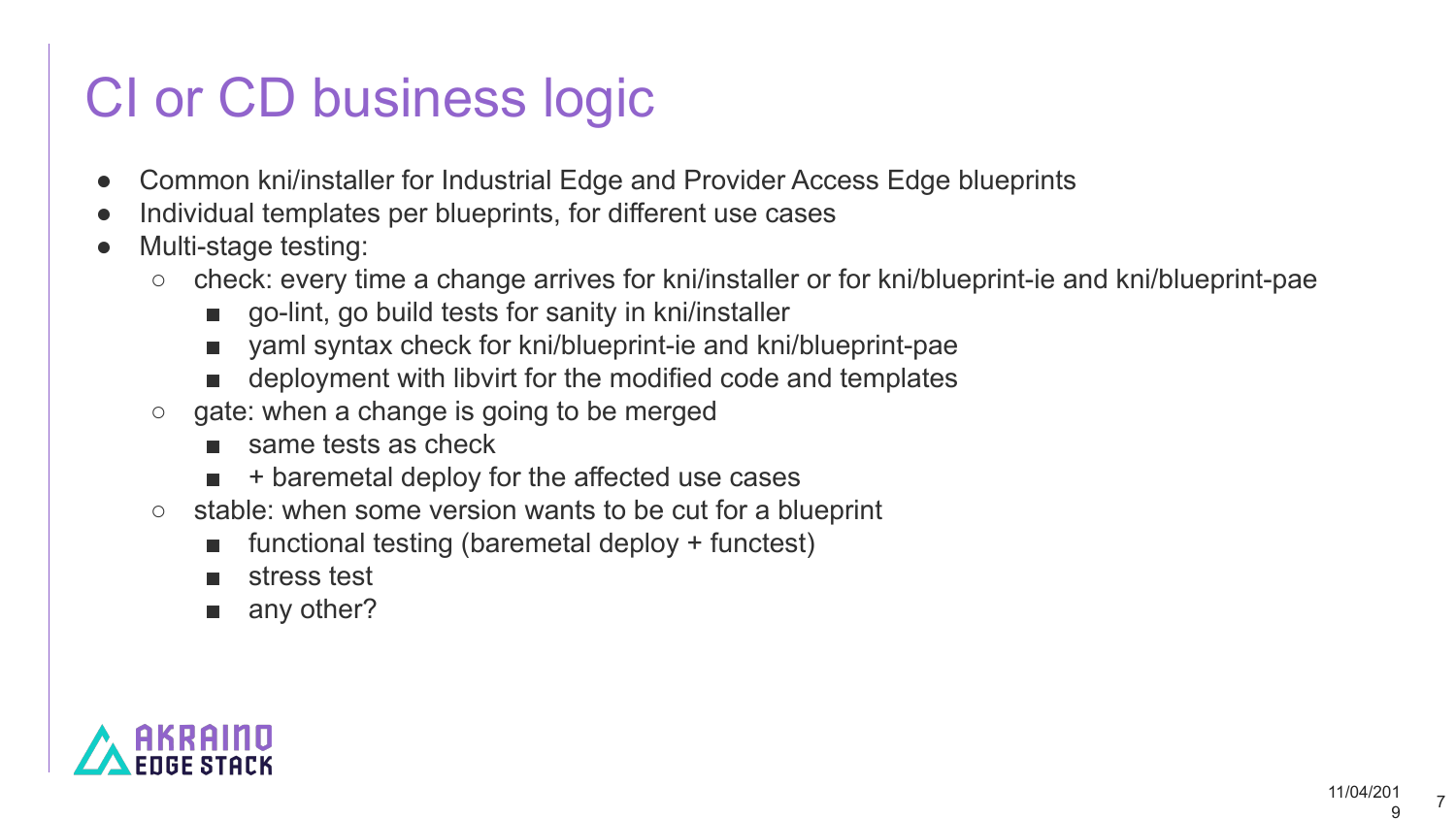# Detailed communication flows and ports

#### Regional Controller / Dev&Staging POD:

○ all communication happens internally, just need internet access

#### KNI Blueprint Validation POD:

- 1. Provisioning host spins containers for provisioning + bootstrap VM
- 2. Master servers are powered on via IPMI
- 3. Masters get DHCP and are PXE-booted through provisioning containers on provisioning host
- 4. Masters read configuration from bootstrap VM and start deployment process
- 5. Masters form an etcd cluster and start configuration of Kubernetes
- 6. Bootstrap VM is destroyed, provisioning host could be decommissioned / reused at this stage
- 7. Masters are ready, can start adding workloads on top
- 8. Masters can deploy new baremetal nodes as workers

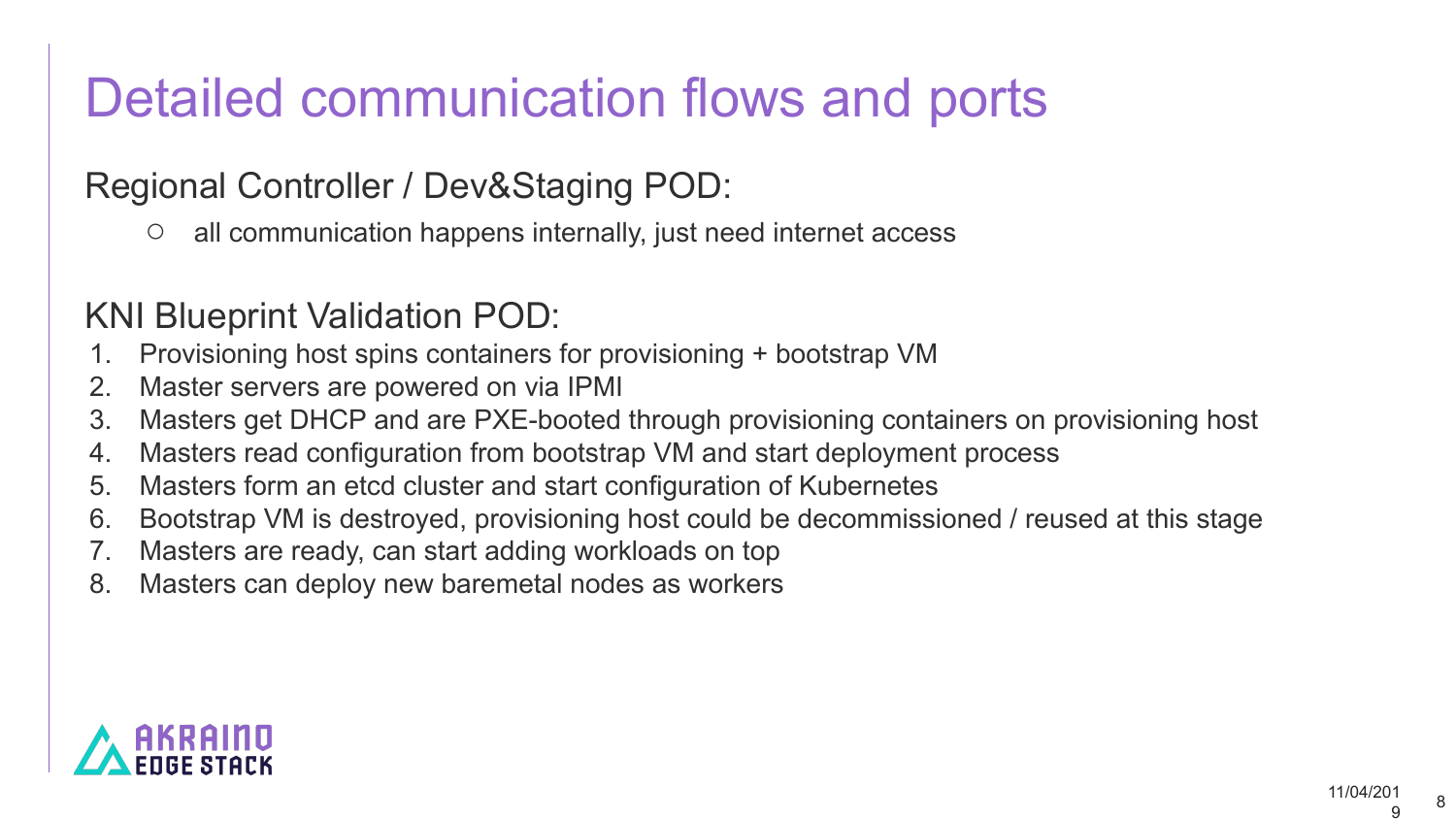#### Dependencies with LF services

- Jenkins: setup check, gate, release jobs
- Is there possibility to add an external dependency, such as an OpenShift cluster?

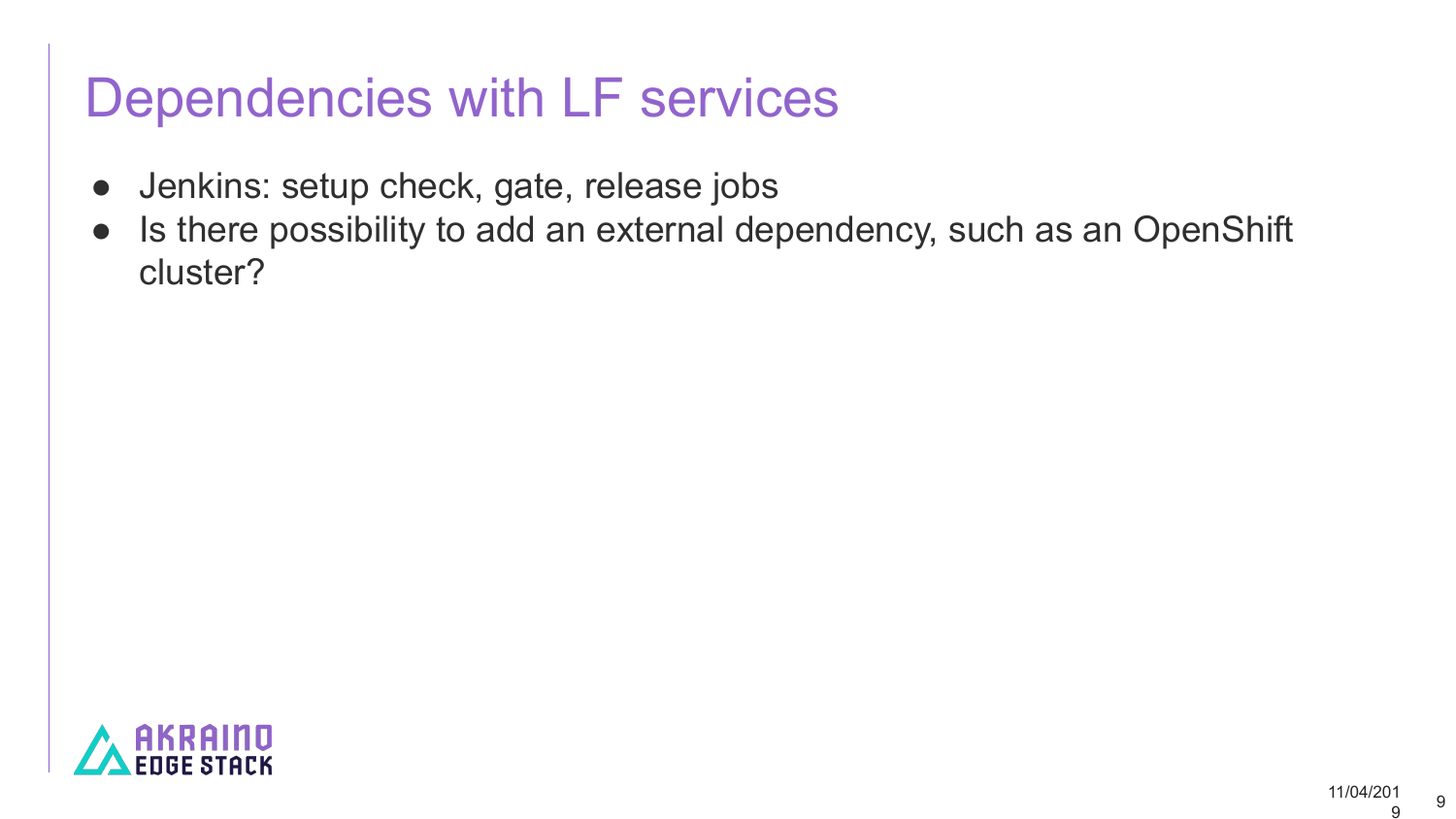# Key contacts

- Yolanda Robla <vroblamo@redhat.com>. PTL
- Frank Zdarsky [<fzdarsky@redhat.com](mailto:fzdarsky@redhat.com) > . Member of Akraino TSC
- Ricardo Noriega <**moriega@redhat.com**>

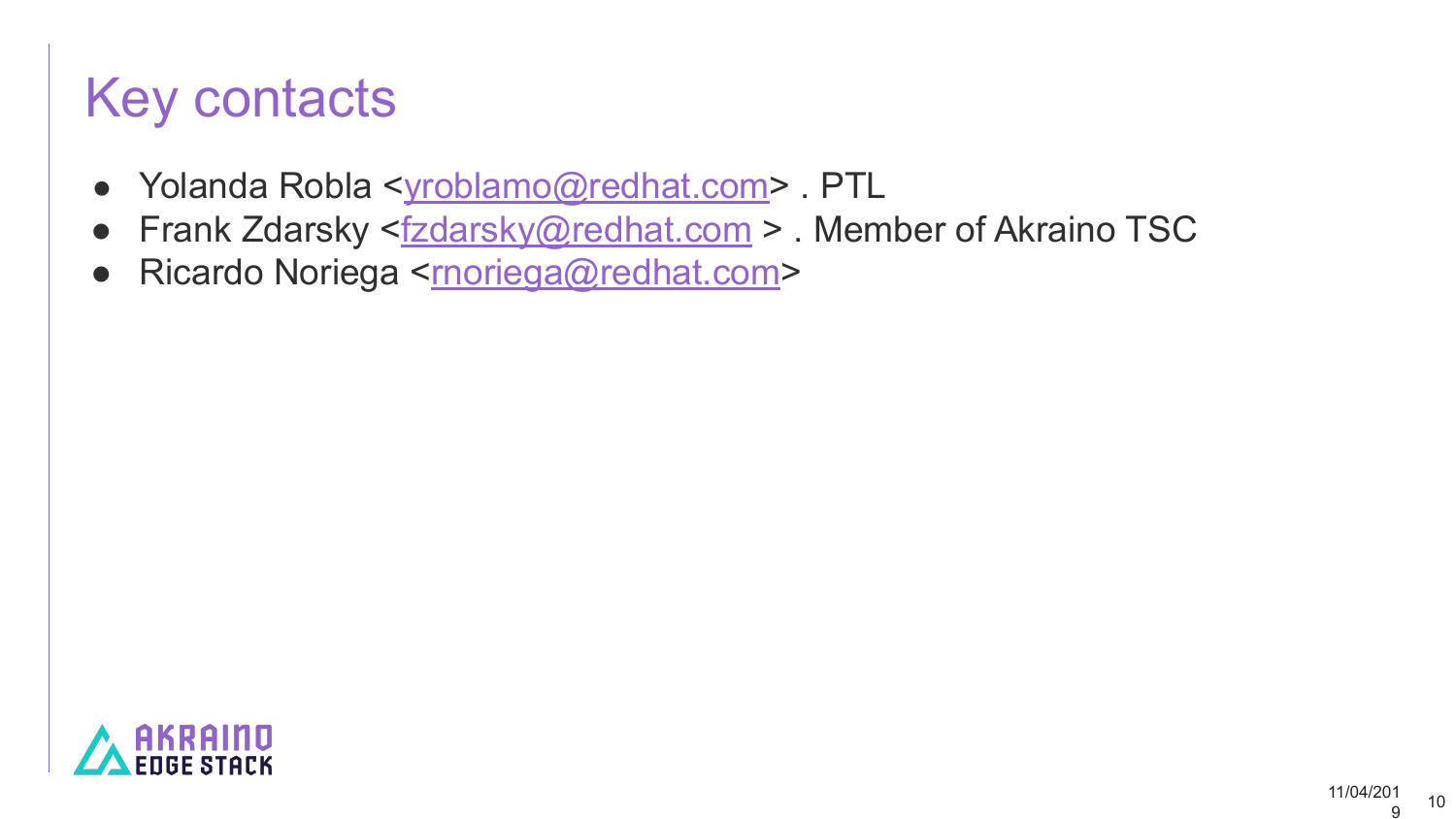#### VPN users

- Yolanda Robla <[yroblamo@redhat.com](mailto:yroblamo@redhat.com)>
- Frank Zdarsky <**fzdarsky@redhat.com>**
- Ricardo Noriega <**moriega@redhat.com>**
- Jennifer Koerg <[jenny.koerv@intel.com](mailto:jenny.koerv@intel.com)>
- Sukhdev Kapur <[sukhdevkapur@gmail.com](mailto:sukhdevkapur@gmail.com)>
- Andrew Bays <**[abays@redhat.com](mailto:abays@redhat.com)>**
- Justin Scott <**[justin.a.scott@intel.com](mailto:justin.a.scott@intel.com)**>
- Mikko Ylinen [<mikko.ylinen@intel.com](mailto:mikko.ylinen@intel.com)>
- Craig Sterrett <[craig.sterrett@intel.com](mailto:craig.sterrett@intel.com)>
- Ned Smith <[ned.smith@intel.com](mailto:ned.smith@intel.com)>
- Tapio Tallgren <**tapio.tallgren@nokia.com>**
- David Lyle <[dklyle@gmail.com](mailto:dklyle@gmail.com)>